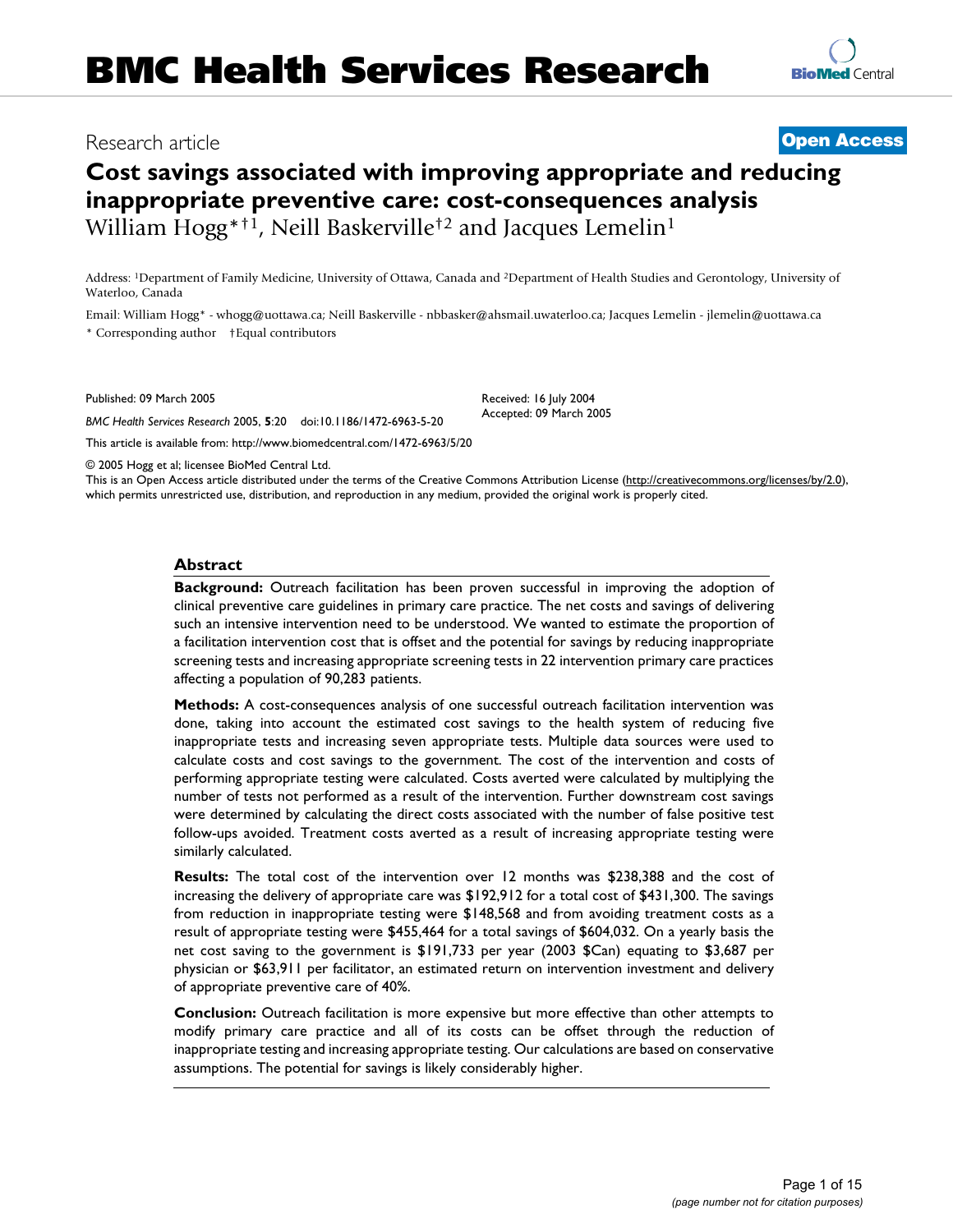# **Background**

A randomized, controlled field trial of a multifaceted intervention to improve preventive care tailored to the needs of participating family practices was conducted in Southern Ontario and delivered by nurses trained in the facilitation of prevention. This report is a cost-consequences analysis of the intervention. Specifically, it provides information about the cost of the outreach facilitator intervention and money saved the health care system as a result of reducing inappropriate and increasing appropriate preventive screening tests.

Improving preventive performance is both important and necessary. There is substantial room to improve rates of appropriate preventive practice [1]. The Canadian Task Force on the Periodic Health Examination [2,3] has established guidelines for the delivery of preventive care that are supported by clinical evidence as effective in decreasing the impact of disease. However, evidence-based guidelines are not self-implementing [4-6]. Changing physicians' long-held patterns of behaviour and the environments in which they work is essential yet complex and difficult. Unless the barriers to change can be overcome and actions taken to put preventive care guidelines into practice, evidence-based guideline development efforts will be wasted and the quality of preventive care will not improve [7].

Several reviews have focussed on the effectiveness of different interventions for implementing guidelines and improving care [5,6,8-12]. Multi-faceted outreach facilitation interventions employing trained individuals who meet with providers in their practice setting to provide information and assist the practice in implementing evidence-based guidelines have been shown to be more effective than single interventions such as guideline dissemination efforts or physician prompts [10-14]. Tailoring interventions to the requirements of the practice has also been proposed as important in supporting practice changes and in attaining more successful and sustained outcomes in preventive care performance as compared to interventions that are fixed and lack this flexibility [15- 19]. Given the diversity of practice environments, it is unlikely that "one size fits all" approaches to improving preventive care will be able to address the needs of all providers and their patients [20,21].

Successful interventions designed to improve compliance with evidence-based guidelines for preventive care could have an important influence on the health of Canadians. In addition, interventions designed to reduce the ordering of inappropriate tests in delivering preventive care have the potential to offset some of the intervention costs.

#### *Economic evaluations of outreach facilitation*

By its nature, outreach facilitation is multifaceted. In the United Kingdom and the United States specially trained nurse facilitators organized preventive care in busy practitioners' offices through outreach visits and using approaches such as academic detailing, chart audit and feedback for the prevention and early detection of cardiovascular disease and cancer [22,23]. Very few evaluations of outreach facilitation have studied the costs of delivering these interventions. The Cochrane Effective Practice and Organization of Care Group has concluded that outreach visits are effective, however, cost-effectiveness needs to be determined [24]. Soumerai and Avorn have suggested that the savings from outreach facilitation may outweigh the costs if the intervention is targeted at inappropriate and costly practice behaviour [25,26].

Cockburn and colleagues conducted a randomized controlled trial in which the effectiveness of three approaches to marketing a quit smoking intervention kit to physicians was evaluated [27]. They conclude that educational outreach facilitators do not appear to be cost effective strategies for distributing smoking interventions. The actual use of the kit by the physicians for their smoking patients did not differ significantly across groups. However, there was a trend toward higher use in the facilitation group for one of the components of the kit as compared to those who received the kit by courier or standard mail.

Conversely, McCowan et. al. conducted a randomized controlled trial to examine the effect of a facilitator intervention on the management of children with asthma by family physicians [28]. They found that the facilitator intervention reduced asthma care costs in the intervention group as compared to the control resulting in an overall net saving of 12,000 (U.K. 1991) pounds or one pound less per child per annum. The facilitator accomplished this by inserting guidelines for the management of asthma into intervention practices' case records. The authors estimate that the net savings to the health system would recoup the facilitator's salary at 1991 rates.

The literature on the costs of outreach facilitation is limited. It can be argued that facilitation is a costly intervention [27]. However, a costly intervention that achieves success may be preferred to a cheaper one that demonstrates very little or has no lasting effect. More research on the costs of successful facilitation and other effective alternative interventions to outreach facilitation is necessary.

#### *Intervention description*

The nurse facilitation in our study was a tailored multifaceted approach to getting evidence into action. Three nurse facilitators focused on the educational, attitudinal and organizational barriers to change in the practice setting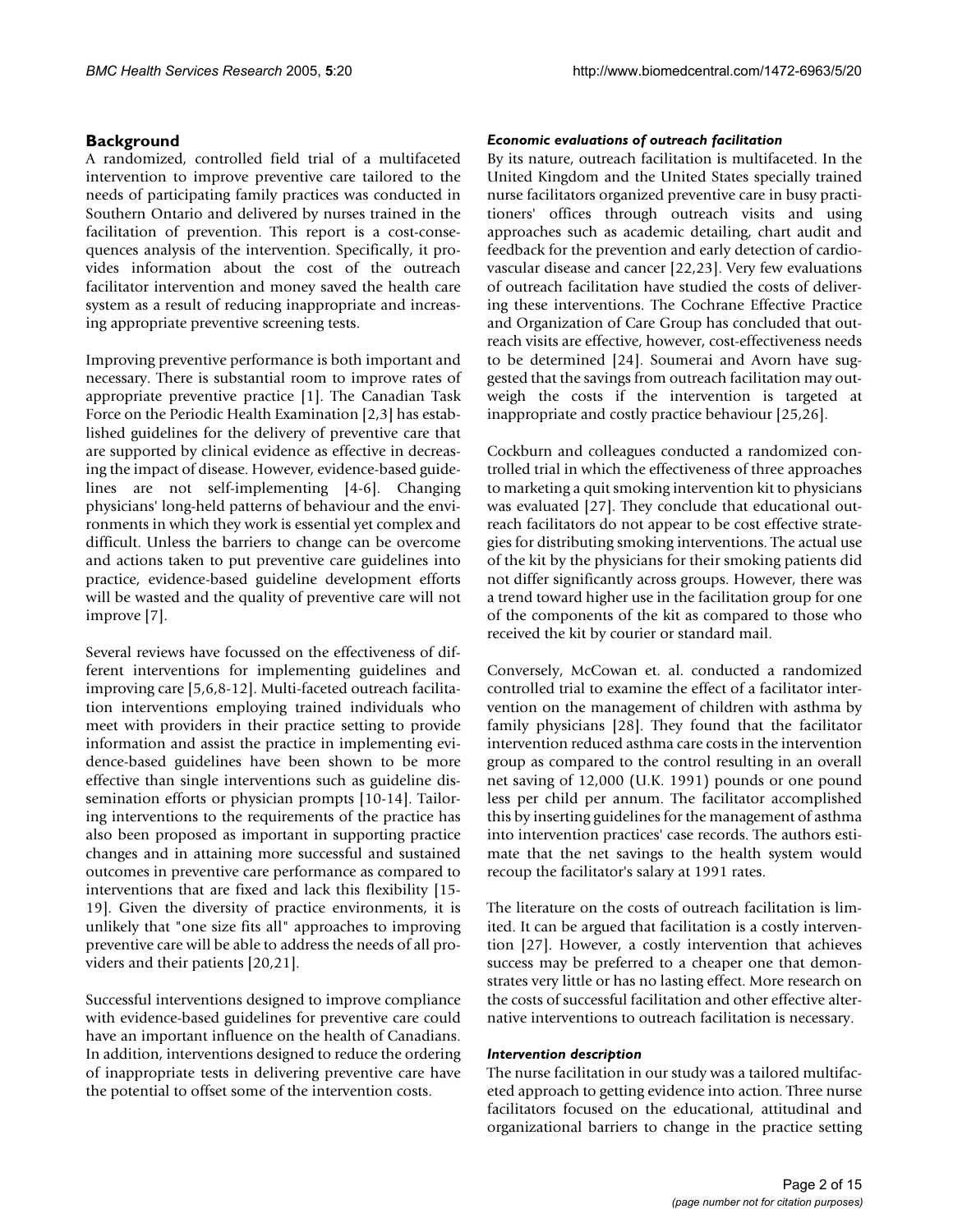| <b>Level of Evidence</b>                                 | <b>Preventive Manoeuvre</b>                                      |
|----------------------------------------------------------|------------------------------------------------------------------|
| $A^{\Omega}$ & B <sup>*</sup> -categories: (Appropriate) | I. Folic acid for primary prevention of neural tube defects      |
|                                                          | 2. Smoking cessation and nicotine replacement                    |
|                                                          | 3. Treatment for Hypertension                                    |
|                                                          | 4. Mammography and exam in women over 50                         |
|                                                          | 5. STD screening for high risk groups                            |
|                                                          | 6. Papanicolaou smears for sexually active women                 |
|                                                          | 7. Influenza vaccination to patients 65 and older                |
|                                                          | 8. Blood pressure measurement for patients 21 to 64 years of age |
| $D^{\psi}$ - category: (Inappropriate)                   | I. Proteinuria screening for general population                  |
|                                                          | 2. Blood glucose for the general population                      |
|                                                          | 3. Prostate-specific antigen testing for men over 50             |
|                                                          | 4. Chest radiography                                             |
|                                                          | 5. Mammography in women under 50                                 |

<span id="page-2-0"></span>**Table 1: Preventive manoeuvres studied**

 $\Omega$  There is excellent evidence from repeated randomized controlled trials to support the manoeuvre.

¥ There is good evidence from cohort and case-control studies to support the manoeuvre.

<sup>ψ</sup> Not recommended on the basis of fair evidence not to perform the manoeuvre.

and tailored a multi-component intervention to the specific needs of the practice [22,23,29,30,17,31-34]. The facilitators completed a 30-week intensive training program before being assigned to intervention practices. The training covered an orientation session, medical office computer systems, medical practice management, prevention in primary care, evidence-based medicine, and facilitation and audit skills development. Approximately 28 hours per week were spent in training and 7 hours per week in preparation and planning. Six of the 30 weeks of training were spent applying skills in a primary care office setting.

The intervention period was 18 months ending December 1998. During this period each intervention practice was visited an average of 33 times (range 21 to 50) at an average visit length of one hour 45 minutes. The facilitators delivered primarily three intervention strategies to improve preventive care: chart audit and feedback, educational consensus building, and reminder systems. They discussed the strategies with the physicians and practice staff, working with them to adapt the strategies to the practice needs and wishes. All 22 of the intervention practices participated in an initial audit and received feedback on preventive care practice patterns. Twenty practices requested subsequent audits and analyses of data to follow their rates of performance. All of the practices were involved in meetings with the facilitator to identify opportunities for improvement, assess needs, receive and discuss critically appraised evidence from the literature for the preventive maneuvers, and select strategies for improving preventive care performance. All of the intervention practices implemented some form of a reminder system as a strategy to improve performance. Eighteen practice sites implemented a preventive care flow sheet; two sites used a chart stamp; and two sites implemented a computerized reminder system.

The facilitators provided management support to practices and followed a quality improvement framework similar to that proposed by Leininger and colleagues [30]. For each practice the facilitators were to: (1) present preventive performance rates prior to the intervention, (2) facilitate the development of a practice policy for preventive care, (3) assist in the setting of goals and desirable levels of performance, (4) assist in the development of a written plan for implementing preventive care, (5) assist in the development and adaptation of tools and strategies to implement the prevention plan, (6) facilitate meetings to assess progress and modify the plan if necessary, and (7) conduct performance feedback to measure the effect of changes made.

The facilitators had no interaction with control practices. The latter were told that they were involved in a study on prevention but were not told which preventive manoeuvres were being measured. More details on the multi-component nature of the intervention are published elsewhere [35].

#### *Setting*

The Prevention Facilitator intervention involved Health Service Organizations (HSOs) in Ontario. HSOs are community primary care practices that have a payment system based primarily on capitation and not fee-for-service. At the time of the study, there were 72 physician-sponsored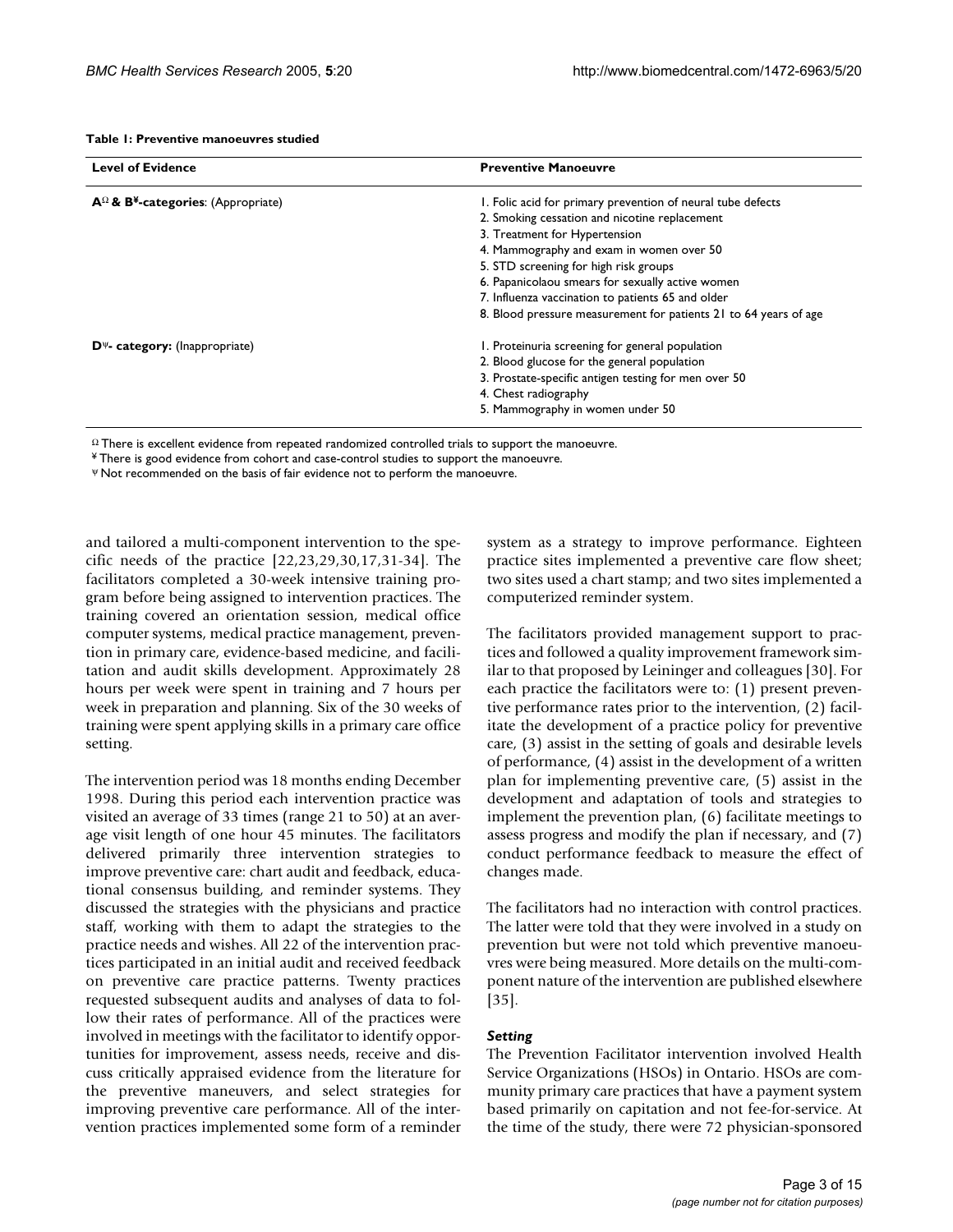| <b>Measure</b>                                | Intervention Group ( $N = 22$ ) Control Group ( $N = 23$ ) Significance (P value) |       |      |
|-----------------------------------------------|-----------------------------------------------------------------------------------|-------|------|
| Percentage of Group Practices                 | 77.3%                                                                             | 60.9% | .34  |
| Percentage Teaching Affiliated                | 54.5%                                                                             | 52.2% | 1.00 |
| Percentage in communities greater than 50,000 | 86.4%                                                                             | 65.2% | .17  |
| Mean number of physicians in group practices  | 2.91                                                                              | 2.70  | ا7.  |
| Mean number of registered nurses in practices | 1.16                                                                              | I.64  | .48  |
| Mean year of graduation from medical school   | 1975                                                                              | 1975  | .92  |
| Mean proportion of female physicians          | 12.6                                                                              | 20.4  | .37  |
| Mean roster size                              | 4317                                                                              | 3874  | .55  |
| Mean number of patients seen per day          | 34.4                                                                              | 33.0  | .59  |
| Percentage of female patients served          | 53.4                                                                              | 53.8  | .89  |
| Mean age of patients served                   | 46.4                                                                              | 46.8  | .87  |

#### <span id="page-3-0"></span>**Table 2: Demographic profile comparison of intervention and control practices**

<span id="page-3-1"></span>**Table 3: Comparison of intervention and control practices on delivery of preventive manoeuvres to eligible patients post intervention (N = 4501)**

| <b>Preventive Manoeuvres</b>  | <b>Proportion of Eligible Patients</b> |                        |              |
|-------------------------------|----------------------------------------|------------------------|--------------|
|                               | Intervention ( $n = 2201$ )            | Control ( $n = 2300$ ) | Significance |
| A & B Manoeuvres              | % (N)                                  | % (N)                  |              |
| Folic Acid Pre-conception     | 15.4% (325)                            | 4.9% (369)             | 1000.        |
| <b>Cessation Counselling</b>  | 41.7% (571)                            | 40.6% (549)            | N.S.         |
| Mammography 50 to 69          | 68.3% (325)                            | 57.5% (358)            | .005         |
| <b>Hypertension Treatment</b> | 79.7% (169)                            | 82.7% (185)            | N.S.         |
| <b>STD Screening</b>          | 23.3% (382)                            | $19.1\%$ (366)         | N.S.         |
| <b>BP</b> Measurement         | 74.6% (1666)                           | 72.5% (1781)           | N.S.         |
| <b>FLU Vaccination</b>        | 66.0% (692)                            | 53.8% (652)            | .0001        |
| Cervical Cytology             | 66.2% (826)                            | 60.2% (958)            | .01          |
| <b>D</b> Manoeuvres           |                                        |                        |              |
| Blood glucose screening       | 32.8% (1844)                           | 38.7% (1980)           | .0001        |
| <b>PSA Testing</b>            | 30.6% (379)                            | 30.0% (393)            | N.S.         |
| Mammography 40 to 49          | $11.6\% (267)$                         | $9.1\%$ (309)          | N.S.         |
| Chest X-Ray                   | $3.7\%$ (571)                          | 4.9% (549)             | N.S.         |
| Urine proteinuria screening   | 16.5% (1772)                           | 29.8% (1887)           | .0001        |

1This was a grade D manoeuvre at the time of the study; the Canadian Task Force on Preventive Health Care has recently changed it to a Grade C manoeuvre.

HSOs located at 100 different sites in Ontario. The study involved 106 physicians from 45 HSOs. All physicians gave informed consent to participate in the trial.

# *Intervention outcomes*

The goal of the intervention was to increase those preventive manoeuvres supported by evidence as appropriate and decrease those preventive manoeuvres supported by evidence as inappropriate. Eight grade A and B, and 5 grade D preventive manoeuvres were chosen by a panel of practicing family physicians from the Canadian Guide to Clinical Preventive Health Care[3] to represent a broad spectrum for both male and female adult patients (see Table [1\)](#page-2-0). The grade A and B manoeuvres are supported by evidence as appropriate and the grade D manoeuvres are supported by evidence as inappropriate. As determined by chart audit, an absolute change overtime of 11.51% in preventive care performance in favour of intervention practices was achieved. More detailed outcome results of the randomized controlled trial are reported elsewhere [36].

We wanted to estimate the cost savings associated with an effective outreach facilitation intervention designed to reduce inappropriate and improve the delivery of appropriate preventive care.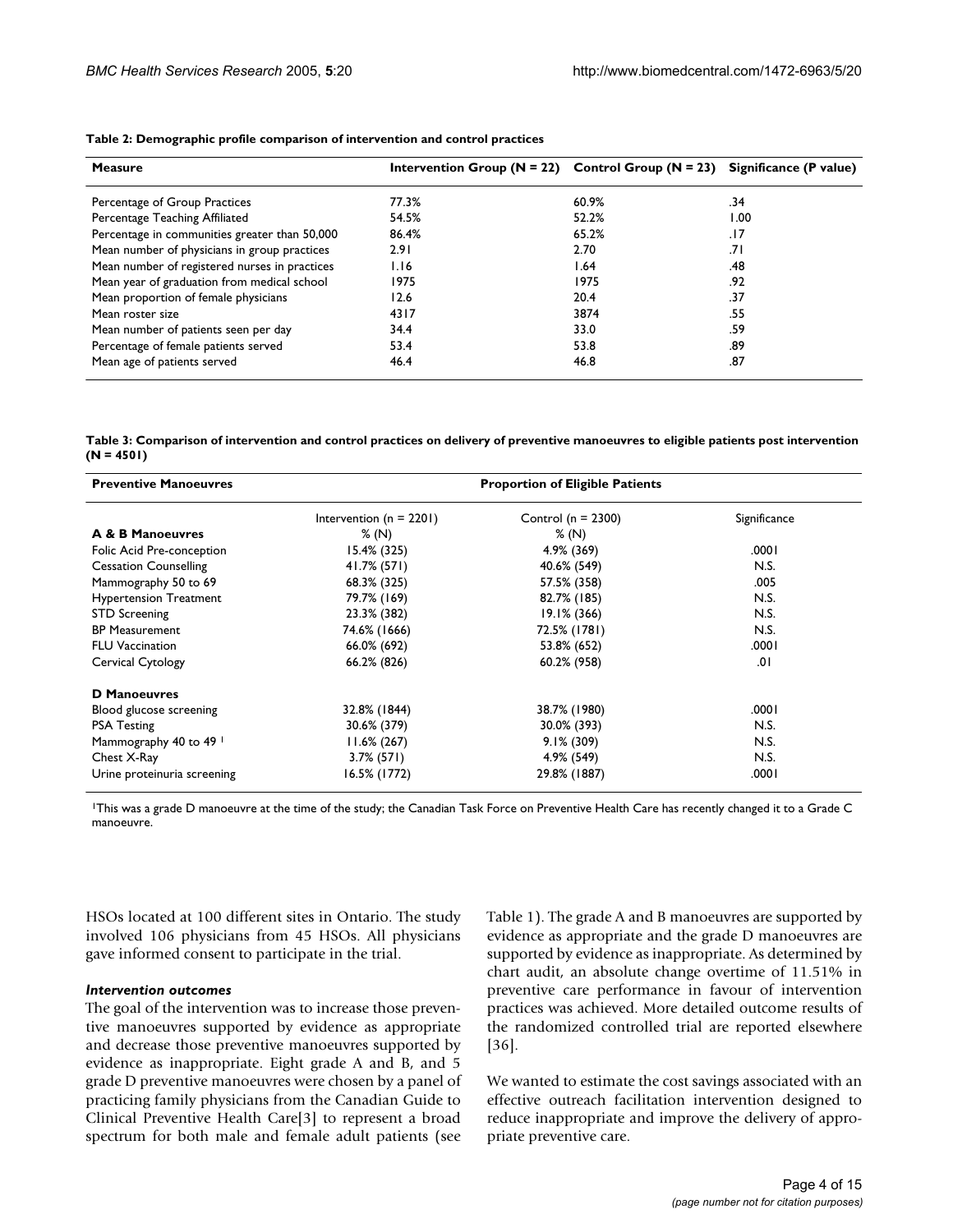# <span id="page-4-0"></span>**Table 4: Input variables and cost estimates for appropriate manoeuvres (1999 dollars)**

| Variable                                          | Value and Range <sup>a</sup> | <b>Source</b> |
|---------------------------------------------------|------------------------------|---------------|
| A & B Manœuvres                                   |                              |               |
| <b>Folic Acid</b>                                 |                              |               |
| Difference in no. of eligible patients counseled  | 1495 (854, 2136)             | (36)          |
| Probability of reducing neural tube defects       | .00058                       | (55)          |
| Life-time treatment costs of Spina Bifida         | \$201,822b                   | (51)          |
| Smoking Cessation Counselling/NRT                 |                              |               |
| Difference in no. of eligible patients counseled  | 253 (-1072, 1577)            | (36)          |
| Efficacy of NRT                                   | .06                          | (3)           |
| Incidence of lung cancer in smokers               | .0024                        | (48)          |
| Treatment costs for lung cancer                   | \$7,074                      | (56)          |
| Mammography 50 to 69 years of age                 |                              |               |
| Difference in no. of eligible women screened      | 1513 (505, 2521)             | (36)          |
| Incidence of breast cancer                        | .003165                      | (42)          |
| Cost of a mammogram                               | \$76.54                      | (57)          |
| Treatment costs saved for each breast cancer      | \$2,522                      | (42)          |
|                                                   |                              |               |
| <b>Hypertension Treatment</b>                     |                              |               |
| Difference in no. of eligible patients treated    | -145 (-739, 449)             | (36)          |
| Efficacy of treatment of stroke                   | .42                          | (3)           |
| Incidence of stroke                               | .0018                        | (47)          |
| Efficacy of treatment of heart disease            | .14                          | (3)           |
| Incidence of heart disease                        | .00196                       | (47)          |
| Treatment cost per case for stroke                | \$3,815                      | (56)          |
| Treatment cost per case for heart disease         | \$3,303                      | (56)          |
| <b>STD Screening</b>                              |                              |               |
| Difference in no. of eligible patients screened   | 645 (-253, 1542)             | (36)          |
| Cost of gonorrhoeae and chlamydia culture         | \$55                         | (57)          |
| Incidence of gonorrhoeae or Chlamydia infection   | .08                          | (49)          |
| Pelvic inflammatory disease (PID) prevented       | 14.                          | (50)          |
| Treatment cost per case for PID                   | \$1,782                      | (49)          |
| <b>Flu Vaccination</b>                            |                              |               |
| Difference in no. of eligible patients vaccinated | 3364(1928,4799)              | (36)          |
| Cost of flu vaccination                           | \$3.75                       | (43)          |
| Pneumonia hospitalizations averted                | 4.1 per 1000                 | (43)          |
| Chronic respiratory hospitalizations averted      | 10.4 per 1000                | (43)          |
| Congestive heart failure hospitalizations averted | 2 per 1000                   | (43)          |
| Emergency room visits avoided                     | 21.6 per 1000                | (43)          |
| Emergency room visit cost                         | \$76.00                      |               |
| Cost of pneumonia hospitalization                 |                              | (44)          |
|                                                   | \$4,462<br>\$4,445           | (56)          |
| Cost of chronic respiratory hospitalization       |                              | (56)          |
| Cost of heart failure hospitalization             | \$5,417                      | (56)          |
| Cervical Cytology                                 |                              |               |
| Difference in no. of eligible patients screened   | 2196 (559, 3833)             | (36)          |
| Cost of PAP test                                  | \$57.17                      | (57)          |
| Incidence of cervical cancer                      | .00013                       | (46)          |
| Treatment costs saved for each women screened     | \$9,813                      | (41)          |

a 95% Confidence Intervals

b 10% discount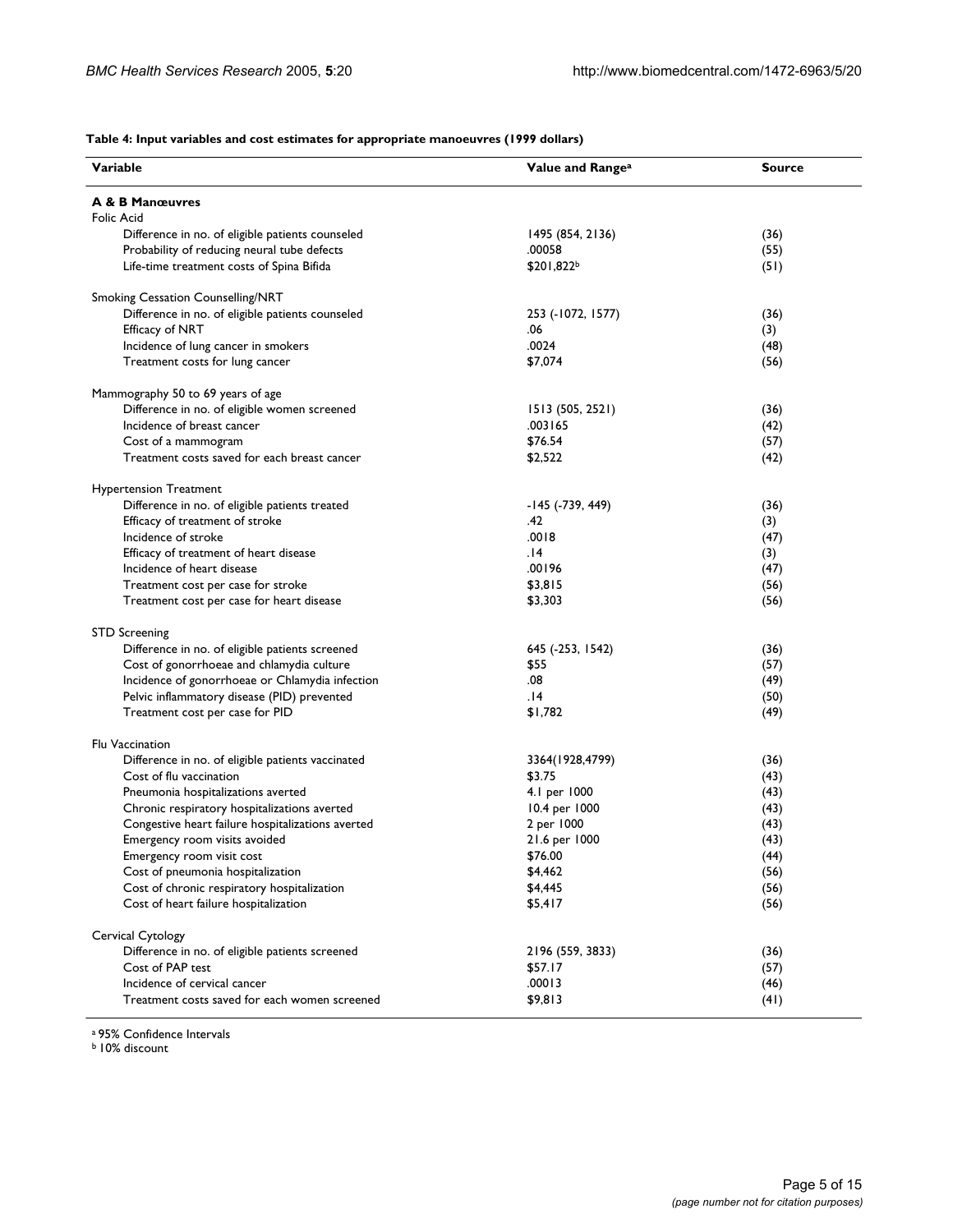| <b>Variable</b>                              | Value and Range <sup>a</sup> | <b>Source</b> |
|----------------------------------------------|------------------------------|---------------|
| <b>D</b> Manoeuvres                          |                              |               |
| <b>Blood Glucose Screening</b>               |                              |               |
| Difference in eligible patients not screened | 4709 (2329,7089)             | (36)          |
| Specificity of blood glucose test            | 89%                          | (3)           |
| Cost of fasting glucose test                 | \$10.34                      | (57)          |
| Cost of glucose tolerance test               | \$23.26                      | (57)          |
| Cost of HgA1c                                | \$19.12                      | (57)          |
| <b>PSA Testing</b>                           |                              |               |
| Difference in eligible patients not screened | 95 (-932, 1122)              | (36)          |
| Cost of PSA Test                             | \$25                         | (57)          |
| Specificity of PSA test                      | 40%                          | (3)           |
| Cost of Biopsy*                              | \$232.83                     | (58)          |
| Mammography 40 to 49                         |                              |               |
| Difference in eligible patients not screened | 295 (-296, 887)              | (36)          |
| Cost of mammogram                            | \$76.54                      | (57)          |
| Incidence of breast cancer                   | .001616                      | (42)          |
| Specificity of mammogram                     | 96.5%                        | (3)           |
| Cost of Biopsy                               | \$2,164                      | (42)          |
| Chest X-Ray                                  |                              |               |
| Difference in eligible patients not screened | 276 (-271, 822)              | (36)          |
| Cost of chest x-ray                          | \$233                        | (40)          |
| Urine Proteinuria Screening                  |                              |               |
| Difference in eligible patients not screened | 9947 (7934, I 1961)          | (36)          |
| Specificity of urine dipstick test           | 95%                          | (3)           |
| Cost of Urine culture and urinalysis         | \$27.18                      | (57)          |

<span id="page-5-0"></span>**Table 5: Input variables and cost estimates for inappropriate manoeuvres (1999 dollars)**

a 95% Confidence Intervals

\*Includes intracavitary ultrasonography, ultrasound guidance of biopsy and needle biopsy of the prostate

# **Methods**

The analysis was part of a randomized controlled trial to determine if outreach facilitation was effective in improving prevention in primary care. The design of the trial and details of the method have been described in full elsewhere [36]. Practices were randomized to either intervention (22 practices) or control status (23 practices).

#### *Patient eligibility*

Patients eligible for the intervention were greater than 19 years of age, asymptomatic and had received the intervention for screening and prevention purposes.

#### *Cost analysis methodology*

We performed a cost-consequences analysis to evaluate the outreach facilitation intervention [37]. We determined the incremental costs of the preventive manoeuvres performed and the overall cost of the intervention. We estimated the cost-savings as a result of having improved appropriate preventive care and reduced inappropriate preventive care between intervention and control conditions. All of the appropriate and inappropriate preventive manoeuvres from the trial were included in the analysis, not only those that showed significant improvement. Multiple data sources were used to determine the costs of preventive procedures, treatment, and efficacy of preventive manoeuvres (see Tables [4](#page-4-0) and [5\)](#page-5-0). We determined the costs and savings associated with outreach facilitation by calculating the mean difference between intervention and control groups in the number of eligible patients screened or treated for appropriate preventive manoeuvres and the mean difference in the number of eligible patients not screened for inappropriate preventive care. The cost-consequences analysis is conducted from the perspective of the Ontario Government. All costs are presented on the basis of one year rather than over the 18-month period of the intervention to correspond with the government one-year planning and budgeting cycle. Costs were converted into Canadian dollars using the nominal rate method and adjusted for inflation (1999 current dollars) where necessary. The net cost savings per patient and per facilitator are presented.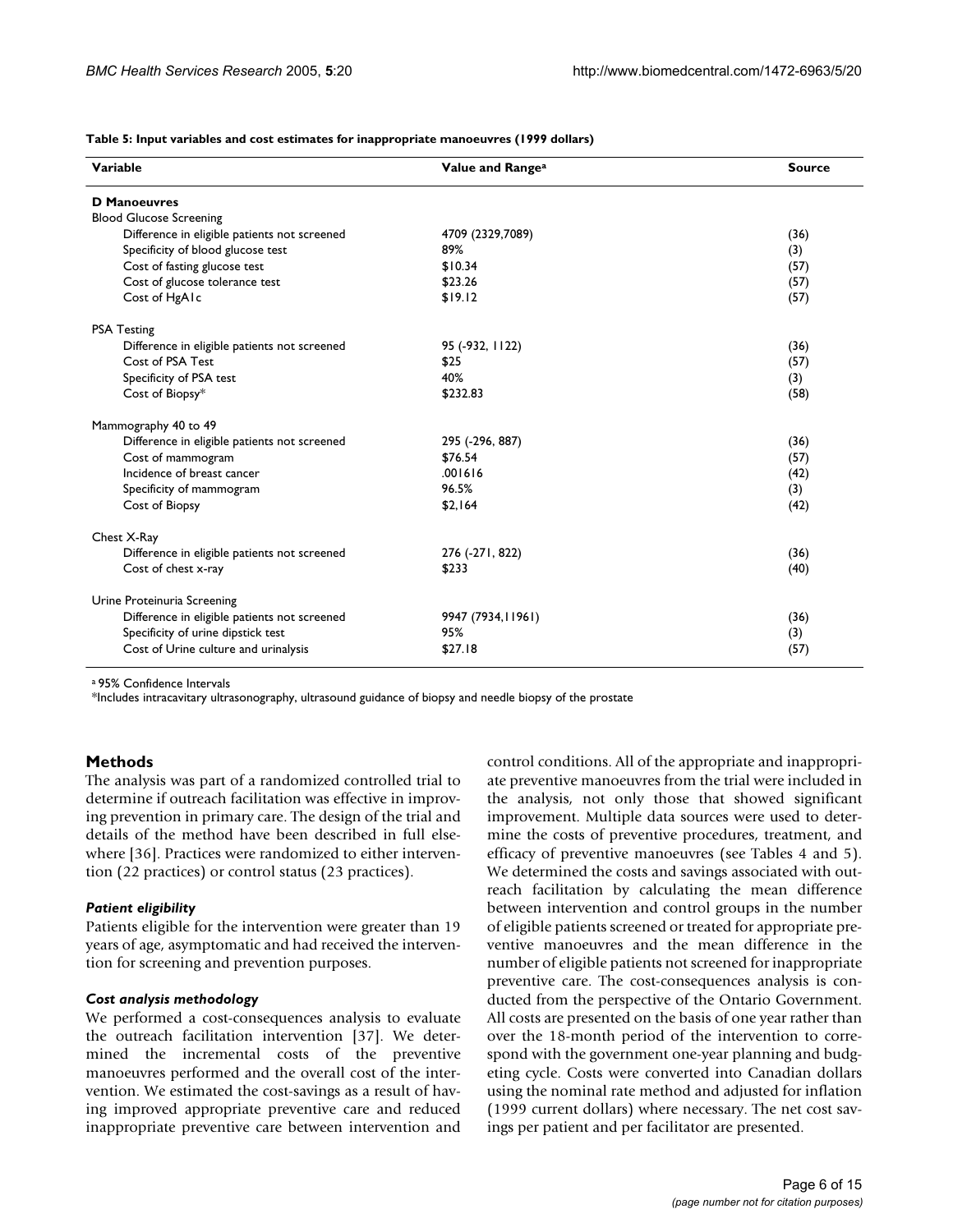#### *Intervention costing methodology*

The actual cost of the intervention over 18 months was gathered from administrative expenditure records for labour, supplies, telephone and travel. The investigation team determined that the cost of training the nurse facilitators was important to include but that the investment in training was worth more than the 18-month period of the intervention. Therefore, the cost of the training of the three nurse facilitators was depreciated over a 5-year life at a discount rate of 5% using the double-declining balance method for the 18-month period of the intervention. To correspond with the government planning and budgeting perspective, research costs were not included but supervision was. The justification for excluding research costs and including supervision was to model the program as if it were implemented as an actual government sponsored intervention. As a government sponsored program there would be no research salary and operations costs, but there would still be the need to supervise the facilitators. In addition, the cost of physician time for administering preventive manoeuvres was not included. The rationale for excluding physicians' time for administering preventive manoeuvres is based upon the fact that the physicians were not reimbursed on a fee-for-service basis but rather were reimbursed on a capitation basis and the intervention did not result in an increased number of visits keeping costs the same in both the intervention and control groups. Within a capitation based system, physicians are reimbursed according to the size of their patient roster and not by fee-for-service. Physicians within a capitation based system do not receive additional fees for providing preventive services, nor do they receive any additional remuneration from seeing a patient more frequently. Therefore, this is not an additional cost to the Ontario provincial government.

#### *Preventive manoeuvre costs*

Using the most recent fee schedule for laboratory services, published by the Ontario Ministry of Health in April of 1999, we calculated the direct costs of performing seven appropriate and five inappropriate measures. Where cost estimates were unavailable from these two sources, published estimates for the cost of bilateral mammography[38], administering a flu shot[39], a chest x-ray[40] and cervical cancer screening[41]were used. The cost of folic acid, nicotine replacement therapy, hypertensive medication and antibiotics were not included since from the perspective of the Ontario government we determined that these costs would be substantially paid for directly by patients. The measurement of blood pressure was included as a case finding manoeuvre for hypertension as described by the Canadian Task Force on Preventive Health Care [3] but was not costed as 80% of eligible patients in treatment and control groups received a blood pressure measurement and as a consequence did not impact the cost analysis. Calculations were performed using Microsoft Excel Version 7.0.

Direct costs associated with inappropriate tests avoided are considered savings to the government whereas the costs associated with increasing the number of appropriate tests are considered costs to the government (see Tables [4](#page-4-0) and [5](#page-5-0)). The direct cost for each inappropriate test, according to the Ontario Ministry of Health, includes not only the test cost for performing the manoeuvre but also a "Patient Documentation and Specimen Collection Fee" which can be applied to a test or series of tests performed for one patient. The costs for appropriate tests were gathered from the estimates of other relevant cost studies (see Table [4](#page-4-0)). For the purpose of calculating costs, the total population of 184,670 patients as of November 1998 for all 45 HSO practices was used to estimate the total number of intervention patients eligible (90,283) to receive a test according to the patients eligible for the selected tests from the study sample of 4,501 patients (2,201 intervention patients, 2300 control patients).

The cost of the initial visit to the physician was not included given that this cost would have been included whether a test was performed or not and these costs would be similar between the intervention and control groups and thus would not significantly impact the cost analysis. In addition, direct costs to the patient such as travel time to a laboratory to have a blood test have not been included. However, down-stream costs (follow-up visits and further tests) for the subsequent follow-up of false positive results for all screening manoeuvres where appropriate have been included. The down-stream costs included the cost of biopsies to determine breast cancer and prostate cancer as well as the cost of follow-up glucose tolerance tests to screen for diabetes. Any downstream costs associated with other preventive manoeuvres were not considered for the analysis.

The number of expected false positive screening tests was determined from the specificity of a blood glucose test (89%), a urine dipstick test for protienuria (95%), and a PSA test (40%) [3]. A panel of five family physicians with approximately 100 years of combined practice experience determined through consensus the proportion of followup tests and visits needed. For estimating the total costs of performing follow-up on initially positive results for blood glucose, it was agreed that 40% would receive only a glucose tolerance test and 60% would receive both a fasting blood glucose and an HgA1c. For estimating the total costs of performing follow-up on positive urine protein tests, it was assumed that 100% of patients would receive both a urine culture and a microscopic urinalysis and a 24-hour urine. The documentation and specimen collection fee of \$7.75 was only included once for each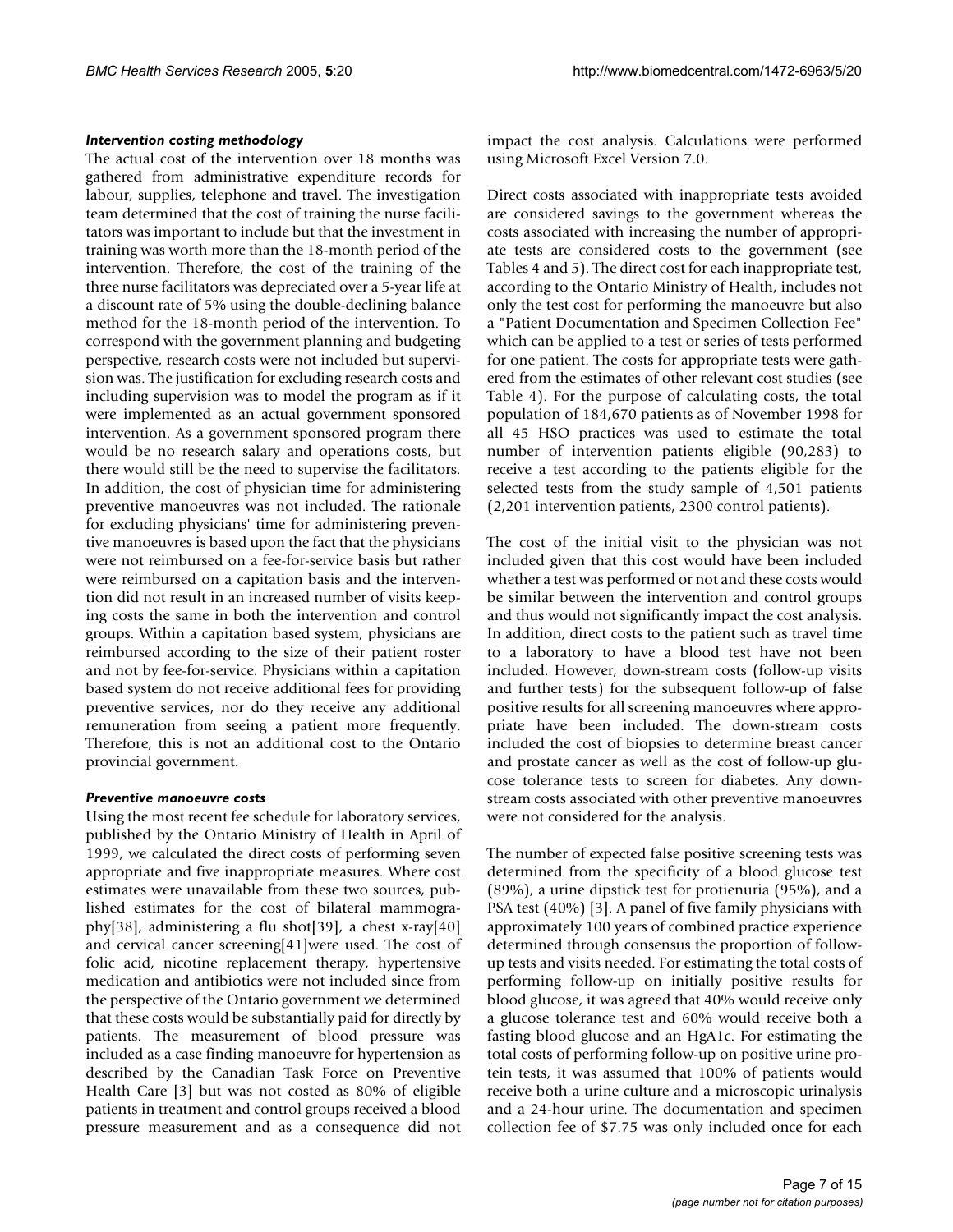patient visit. For estimating the total costs of performing follow-up on a positive PSA result, it was assumed that 90% of patients would be referred to an urologist [58]. The cost of family physician follow-up visits was not included given that the HSO physicians were not reimbursed on a fee-for-service basis. The input variables and cost estimates for appropriate and inappropriate manoeuvres are provided in Tables [4](#page-4-0) and [5.](#page-5-0)

#### *Preventive manoeuvre savings*

The input variables and cost estimates for savings associated with preventive manoeuvres are provided in Tables [4](#page-4-0) and [5](#page-5-0). The difference in the number of patients receiving preventive manoeuvres between the intervention and control practices gave us the increase in savings to the government. Mammography can reduce breast cancer mortality by 20% to 30% [3]. For savings associated with Mammography in women 50 to 69, Salzmann et al. [42] was used to determine the difference in lifetime treatment costs of screened and unscreened women with breast cancer. The estimated difference is \$1,682 \$US 1995 or converted and inflated to 1999 dollars \$2,522 \$Can less for the screened group. It is assumed that the incidence of breast cancer in women 50 to 69 is 3.165 per thousand [42].

For savings associated with administering flu vaccine in the elderly, Nichol et. al.[43] provided the data on the number of hospitalizations of the elderly averted due to flu vaccination for pneumonia (4.1 per 1,000), chronic respiratory conditions (10.4 per 1,000), congestive heart failure (2 per 1,000) and the number of emergency room visits avoided (21.6 per 1,000). The estimated cost of an emergency room visit of \$76.00 \$Can 1999 as determined by Jacobs and Hall was used [44]. The Ontario Case Costing project provided the average length of stay and the total cost of hospitalization for pneumonia (\$4,462 \$Can 1999), chronic respiratory conditions (\$4,445 \$Can 1999) and congestive heart failure (\$5,417 \$Can 1999) for patients 65 years of age and older.

Performing Pap tests every three years reduces invasive cervical cancer by 91.2% [45]. Fahs et al. [46] provided the cervical cancer incidence rate (10 per 100,000 women) and Helms et al.[41] provided the difference in cervical cancer treatment at stage of diagnosis. The difference between the net costs of treatment for patients in the initial stages of cervical cancer and more invasive cancer is \$6,368 (\$US 1988) or \$9,813 (\$Can 1999).

For determining savings associated with smoking cessation counselling and treatment of hypertension, the Canadian Task Force on Preventive Health Care [3] provided the percent efficacy of cessation counselling and the treatment of hypertension for stroke and heart disease. The Canadian Institute for Health Information [47] provided the incidence of stroke and heart disease and Statistics Canada provided the incidence of lung cancer in smokers [48]. The Ontario Case Costing project provided the total cost for lung cancer hospitalization (\$7,074 \$Can 1999), stroke hospitalization (\$3,815 \$Can 1999), and hospitalization for heart disease (\$3,303 \$Can 1999) for determining overall treatment cost savings.

For savings associated with STD screening, Gift et. al.[49] provided the figure for the incidence of gonorrhoeae or chlamydia infection for eligible women as well as the cost to treat a case of pelvic inflammatory disease (PID) and the Centers for Disease Control and Prevention provided the figure for the prevention of pelvic inflammatory disease from treatment [50].

Finally, for determining the costs averted as a result of increasing folic acid intake, Waitzman et. al.[51] provided the data on the net direct medical costs associated with Spina Bifida (\$123,485 \$US 1996 or \$201,822 \$Can 1999) and the Canadian Task Force on Preventive Health Care and the CDC provided the estimates for the reduction in neural tube defects due to folate, an estimated 50% of all neural tube defects or 500 per million births [3].

After calculating the current (1999) cost of the intervention and the cost of the increase in delivery of recommended preventive manoeuvres we calculated the potential direct savings to the government for increased appropriate and decreased inappropriate preventive care by multiplying the costs with the estimated difference in patients screened or treated using the estimates and input variables provided in Tables [4](#page-4-0) and [5.](#page-5-0) We also calculated a low and high estimate of costs using the 95% confidence intervals of the difference in patients screened between intervention and control groups. These calculations are summarised mathematically in Appendix – [see Additional file 1].

# *Sensitivity analysis*

To account for uncertainty in the cost-consequences analysis, a 1,000 iteration Monto Carlo simulation was conducted to determine the impact of the range of input cost parameters on the net savings to government using Microsoft Excel. The cost input parameters included the normally distributed range of values between the 95% confidence intervals for percent difference between intervention and control practices on the preventive manoeuvre performance outcomes. These parameters are considered the most important in influencing overall costs and cost savings in the analysis. The ranges of randomly chosen estimates of each parameter were varied simultaneously to determine the impact on costs and cost savings. Finally, the ranges of input parameters were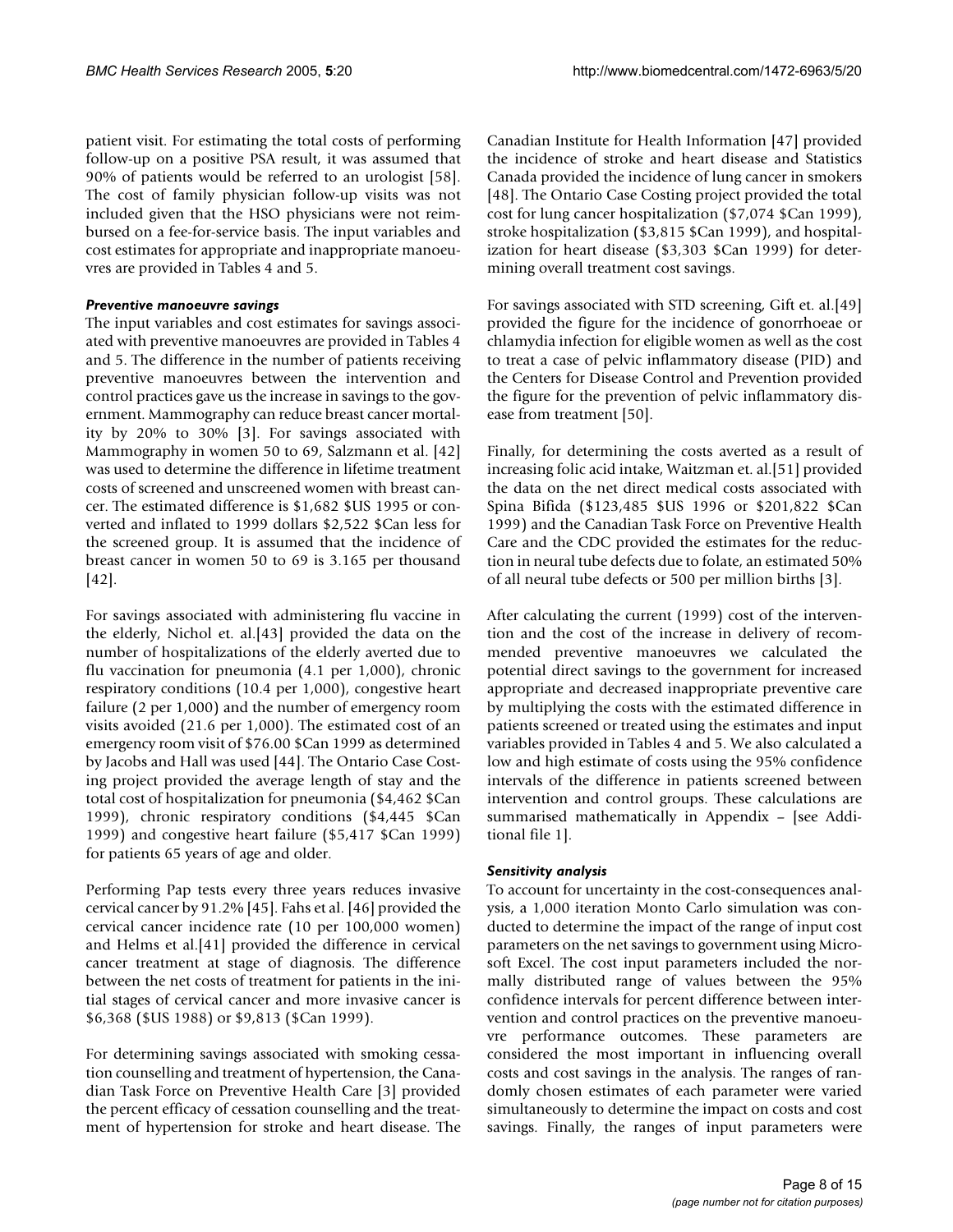#### **Table 6: Intervention costs over 12 months**

| <b>Cost Item</b>        | 1999 Dollars |
|-------------------------|--------------|
| Staff training          | \$20,450     |
| Salaries & Benefits     | \$178,200    |
| <b>Supplies</b>         | \$7,060      |
| Telephone               | \$8,629      |
| Car Mileage & Insurance | \$12,049     |
| Supervision             | \$12,000     |
|                         |              |
| INTERVENTION COST       | \$238,388    |
|                         |              |

assessed individually on the ranges of the net savings outcome generated by the simulation to generate a Tornado diagram. Percent variance was used to determine the degree to which the outcome net savings was sensitive to the values of each input parameter and to determine which input parameter had the greatest impact on net savings.

# **Results**

Intervention ( $n = 22$ ) and control ( $n = 23$ ) group practices did not differ significantly on any of the demographic characteristics presented in Table [2](#page-3-0).

#### *Intervention effect*

Table [3](#page-3-1) presents the proportion of eligible patients that received recommended (A & B Manoeuvres) and inappropriate (D Manoeuvres) preventive care for both intervention and control groups of patients after the outreach facilitator intervention.

For inappropriate testing there was a statistically significant but small reduction in the proportion of eligible patients that received a random blood glucose test to screen for diabetes (32.8% vs. 38.7%) and a larger reduction for urine protein testing to screen for kidney disease (16.5% vs. 29.8%). There were no significant differences for PSA testing to screen for prostate cancer, mammography for women 40 to 49, or chest radiography to screen for lung cancer in smokers. For appropriate preventive manoeuvres there was a statistically significant difference for folic-acid counselling, mammography for women 50 to 59, flu vaccination, and cervical cytology.

#### *Intervention costs*

Table 6 provides data on the costs of the outreach facilitator intervention in 1999 dollars. The 18-month intervention cost a total of \$357,583.00 for three nurse facilitators including all travel, telephone, supplies and supervision or \$238,388 per year. Telephone costs include the cost of a cellular phone as well as the long distance costs of a home telephone. Supply costs include the costs of home-office supplies as well as the cost of materials for intervention purposes in the practices. The cost of the intervention on a yearly basis equates to \$10,835 per intervention practice ( $n = 22$ ) or \$4,584 per intervention physician (n = 52) or \$328 per visit based on an average of 33 visits to the practice per year.

Table [7](#page-9-0) provides the costs of providing recommended preventive care. The intervention resulted in 1,513 more mammograms having been done which is estimated to be an additional cost to the government of \$77,192 per year with a range of \$25,743 to \$128,641 depending on the number of mammograms. 645 additional cultures for gonorrhoeae and chlymadia were carried out in the intervention arm resulting in an estimated \$23,631 in costs. In addition, 3,364 more flue shots were provided in the intervention arm of the trial costing \$8,409 per year and 2,196 more women received a PAP test at a cost of \$83,679 per year (see Table [7\)](#page-9-0).

The total cost to the government for the intervention and additional manoeuvres performed was \$431,300 (95% CI: \$280,969 – \$581,630) on a yearly basis, that equates to \$19,604 per intervention practice, or \$143,766 per facilitator or \$4.67 per HSO patient rostered (see Table [10\)](#page-9-1).

# *Cost savings*

Table [8](#page-9-2) gives the estimated cost savings in 1999 dollars as a result of having significantly reduced inappropriate care in the intervention group for unrecommended screening manoeuvres. For the laboratory and diagnostic services cost model extrapolated to the entire eligible patient roster for intervention practices there is an estimated \$148,568 (95% CI: -\$175,898 – \$473,035) in total savings including follow-up tests. This represents 34% of the costs of the outreach facilitator intervention and reduces the program to a cost of \$282,732.

Table [9](#page-9-3) provides the cost savings to the government as a result of averted hospitalizations and treatment costs. There is an estimated \$455,464 (95% CI: \$237,935 - \$672,992) per year in averted hospitalization and treatment costs as a result of increasing the provision of recommended care to eligible patients. Most of the cost averted (\$254,633 per year) is due to the estimated reduction in hospitalizations for pneumonia [14], acute chronic respiratory conditions [35], and cases of congestive heart failure [7]. The treatment costs saved of an estimate of one case of Spina Bifida equated to \$174,999. Costs averted due to hospitalizations and treatment equate to \$20,703 per practice, \$151,821 per facilitator, and \$4.93 per patient.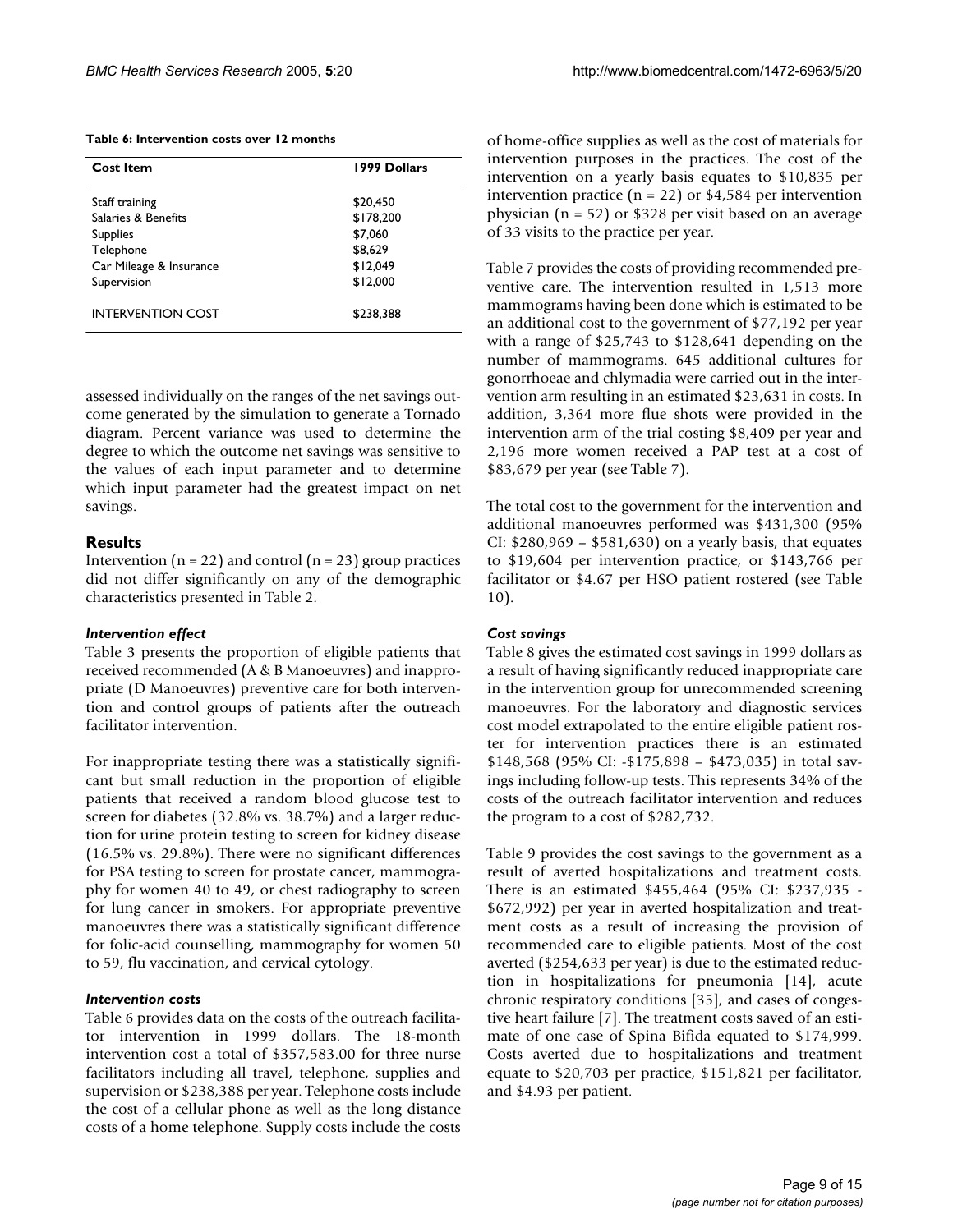| <b>Manoeuvre</b>     | <b>Baseline</b> | Low         | High         |
|----------------------|-----------------|-------------|--------------|
| <b>STD Screening</b> | \$23,630.87     | -\$9,268.28 | \$56,530.01  |
| Mammography 50 to 59 | \$77,192.11     | \$25,742.87 | \$128,641.34 |
| Influenza shot       | \$8,409.23      | \$4,820.83  | \$11,997.62  |
| Pap Test             | \$83,679.41     | \$21,286.01 | \$146,072.81 |
| <b>TOTAL</b>         | \$192,911.62    | \$42,581.43 | \$343,241.78 |

#### <span id="page-9-0"></span>**Table 7: Costs associated with the increase of appropriate preventive manoeuvres (1999 Dollars)**

#### <span id="page-9-2"></span>**Table 8: Savings associated with the reduction of inappropriate preventive care (1999 Dollars)**

| <b>Manoeuvre</b>     | <b>Baseline</b> | Low             | High         |
|----------------------|-----------------|-----------------|--------------|
| Chest X-Ray          | \$42,827.36     | (\$42,065.12)   | \$127,719.83 |
| Mammography 40 to 49 | \$16,107.12     | (\$16,131.58)   | \$48,345.82  |
| <b>PSA Testing</b>   | \$16,125.11     | (\$158, 156.15) | \$190,406.37 |
| Blood glucose        | \$59,990.54     | \$29,672.59     | \$90,308.49  |
| Urine Protein        | \$13.518.31     | \$10,782.33     | \$16,254.29  |
| <b>TOTAL</b>         | \$148,568.44    | (\$175,897.93)  | \$473,034.80 |

# <span id="page-9-3"></span>**Table 9: Savings from the provision of appropriate preventive care (1999 Dollars)**

| Condition                  | <b>Baseline</b> | Low           | High         |
|----------------------------|-----------------|---------------|--------------|
| <b>Breast Cancer</b>       | \$12,075.20     | \$4,026.97    | \$20.123.44  |
| Influenza                  | \$254,633.54    | \$145,976.01  | \$363,291.07 |
| <b>Neural Tube Defects</b> | \$174,999.39    | \$99,997.21   | \$250,001.56 |
| Cervical cancer            | \$2.154.49      | \$548.05      | \$3,760.92   |
| Lung Cancer                | \$122.27        | $($ \$518.51) | \$763.06     |
| Heart Disease              | (\$808.13)      | (\$4,116.12)  | \$2,499.86   |
| <b>STD Treatment</b>       | \$12,862.75     | (\$5,044.91)  | \$30,770.42  |
| Stroke                     | $($ \$575.90)   | (\$2,933.28)  | \$1,781.48   |
| <b>TOTAL</b>               | \$455,463.61    | \$237,935.42  | \$672,991.81 |

#### <span id="page-9-1"></span>**Table 10: Estimated cost savings**

|                                 | <b>Baseline</b> | Low            | High           |
|---------------------------------|-----------------|----------------|----------------|
| Costs                           |                 |                |                |
| Intervention Cost               | \$238,388       | \$238,388      | \$238,388      |
| Manoeuvre Costs                 | \$192.911.62    | \$42,581.43    | \$343,241.78   |
| <b>Total Costs</b>              | \$431,299.62    | \$280,969.43   | \$581,629.78   |
| <b>Savings</b>                  |                 |                |                |
| Inappropriate manoeuvre savings | \$148,568.44    | (\$175,897.93) | \$473,034.80   |
| Treatment cost savings          | \$455,463.61    | \$237,935.42   | \$672,991.81   |
| <b>Total Savings</b>            | \$604,032.05    | \$62,037.49    | \$1,146,026.61 |
| <b>NET</b> Savings              | \$172,732.44    | (\$218,931.95) | \$564,396.83   |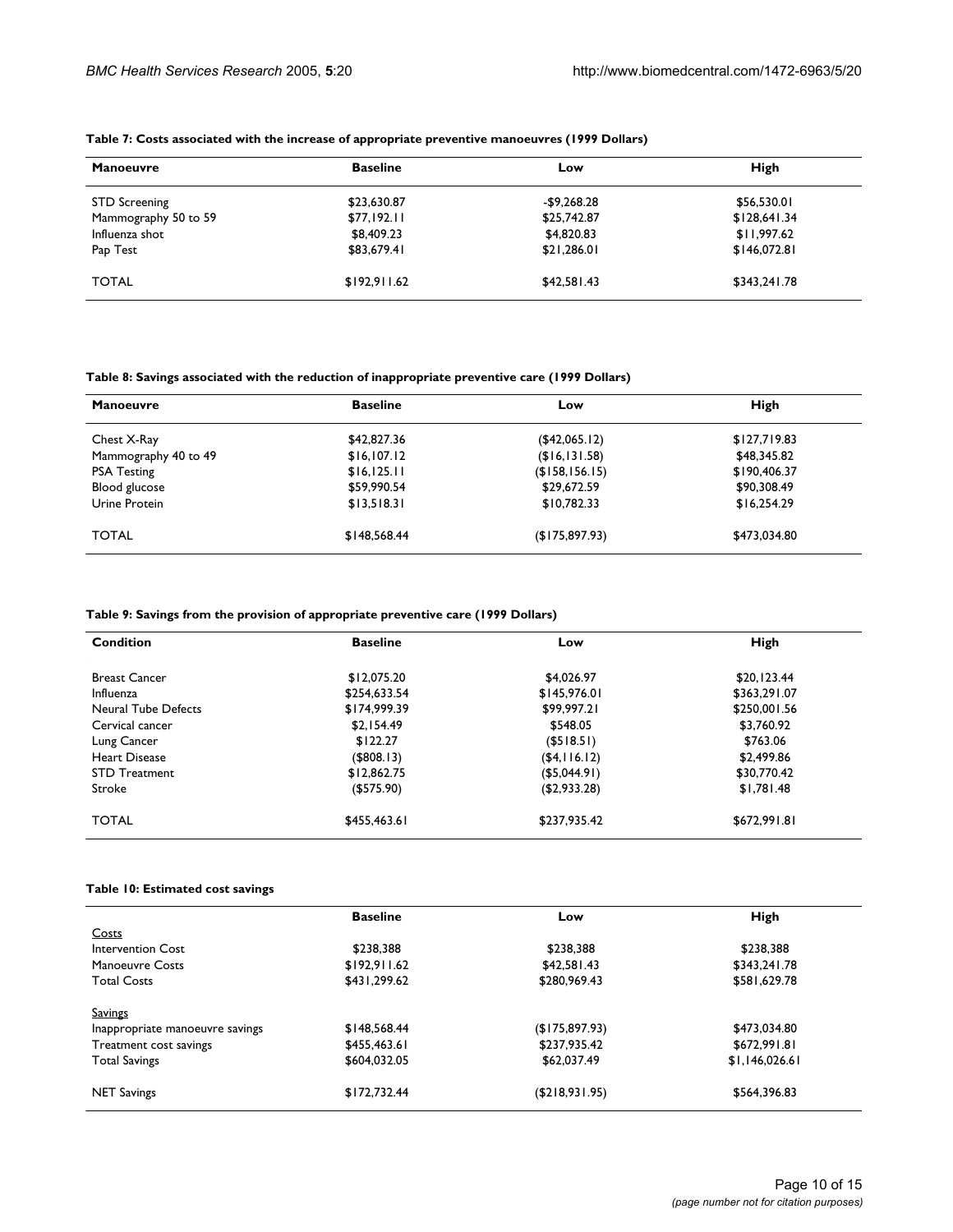



Table [10](#page-9-1) shows that the cost of the program over one year combined with the increased costs associated with delivering more recommended preventive care is \$431,300. The costs averted from reducing inappropriate tests and the reduction in hospitalization and treatment are \$604,032. This is a net cost savings to the government of \$172,732 (95% CI: -\$218,932 – \$564,397) per year as a result of the intervention with 22 practices and equates to \$1.87 per patient saved or \$3,321 per physician, an estimated return on the intervention and investment in additional manoeuvres of 40%. Based on a Consumer Price Index of \$1.11 the net cost savings to the government in 2003 dollars are \$191,733 per year or \$8,715 per practice, \$3,687 per physician, or \$2.08 per patient.

# *Sensitivity analysis*

The sensitivity analysis using Monte Carlo simulation revealed that the mean net savings in 1999 dollars to the government would be \$175,510 and that 90% of the expected net savings to the government would fall between \$-43,000 and \$394,000 (see Figure 1). Based upon 1,000 iterations of the cost model and the assumptions regarding input costs, it is unlikely that the government would not receive some return on its investment in outreach facilitation. Finally, Figure 2 shows the relationship between each of the input variables to net savings. As would be expected net savings is very sensitive to PSA testing with the more men tested the less net savings accounting for 47.4% of the variance. Flu vaccination also impacts net savings in terms of pneumonia prevented and accounting for 18.4% of the variance in net savings. Due to the poor specificity of the PSA test and the non significant effect of the intervention to reduce PSA tests in eligible men, the cost associated with the PSA test varies considerably and its reduction is critical for attaining cost savings whereas the increase of PSA tests is negatively associated with savings. In contrast, PAP testing and mammography for 50 to 59 year old women in the cost model are not as negatively associated with net savings despite the increase in costs as more of these manoeuvres are performed.

# **Discussion**

The primary objective of this study was to determine if decreasing inappropriate preventive tests and increasing appropriate testing performance could offset the cost of an outreach facilitation intervention to improve preventive practice. The significant reduction in inappropriate testing and increase in appropriate testing resulted in net savings of \$191,733 per year in 2003 dollars to the government or a return on investment of 40%. The limitations of the cost analysis are typical to this type of economic evaluation [37]. They include: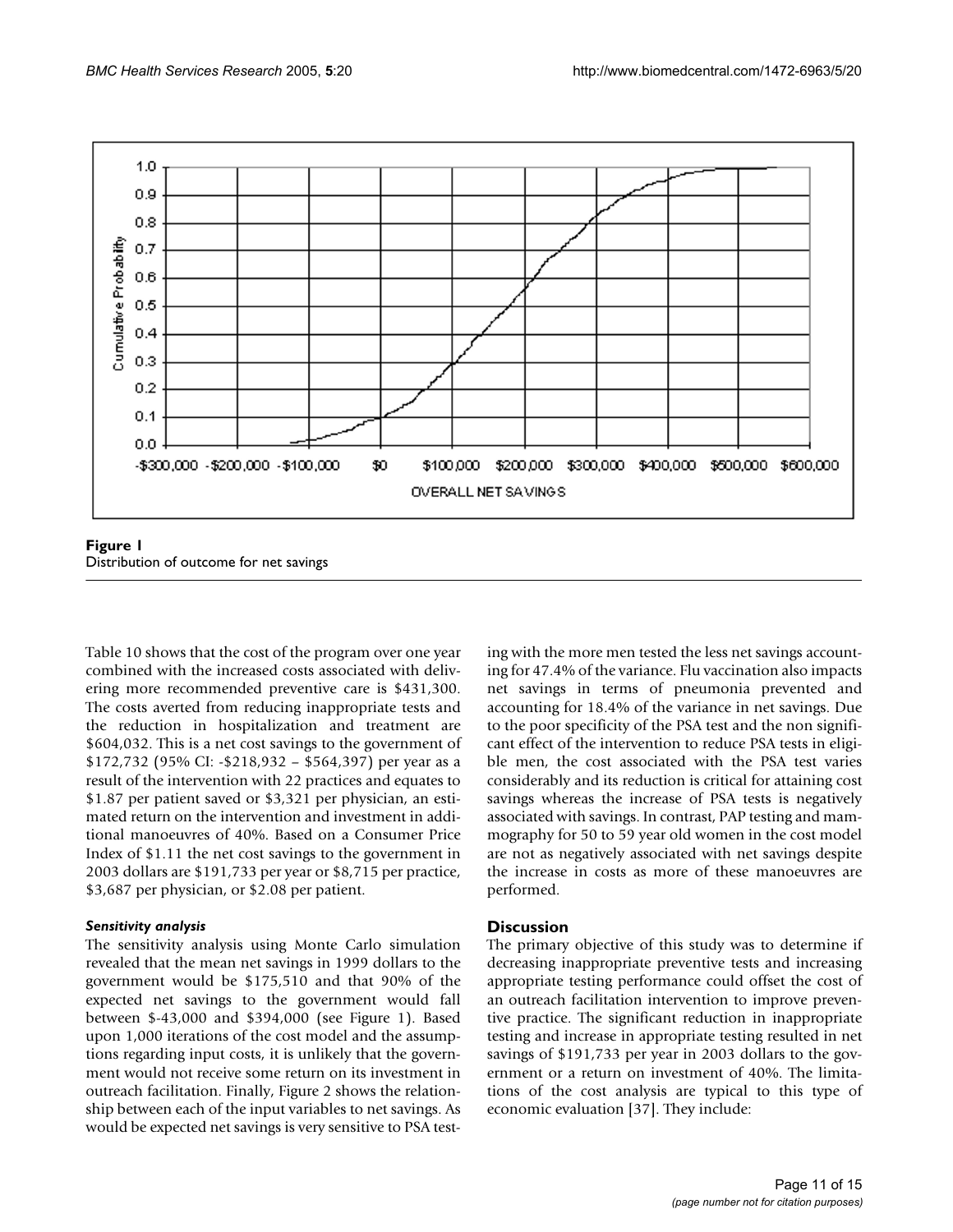

**Figure 2** Sensitivity analysis for net savings

• the perspective of the government necessitated not having included all possible costs in the model. For example, the cost for patient time, travel or patient discomfort and anxiety associated with the manoeuvre were not included;

- the total indirect costs associated with hospitalizations averted were not included;
- the estimate of the frequency of downstream events was based on a panel of experts;
- the estimate for screening for cervical cancer was based on a yearly screening rather than once every three years;

• downstream costs were estimated and included in the model for follow-up visits as a result of a false positive test only. Other possible downstream costs such as visits to other allied health professionals or consults to specialists were not included;

• the benefit of inappropriate screening tests for some patients and the associated cost savings have been ignored; and

• rates of delivery for preventive screening tests were from a randomized controlled trial in a HSO setting. Therefore, caution must be used when generalizing the potential cost savings to other settings.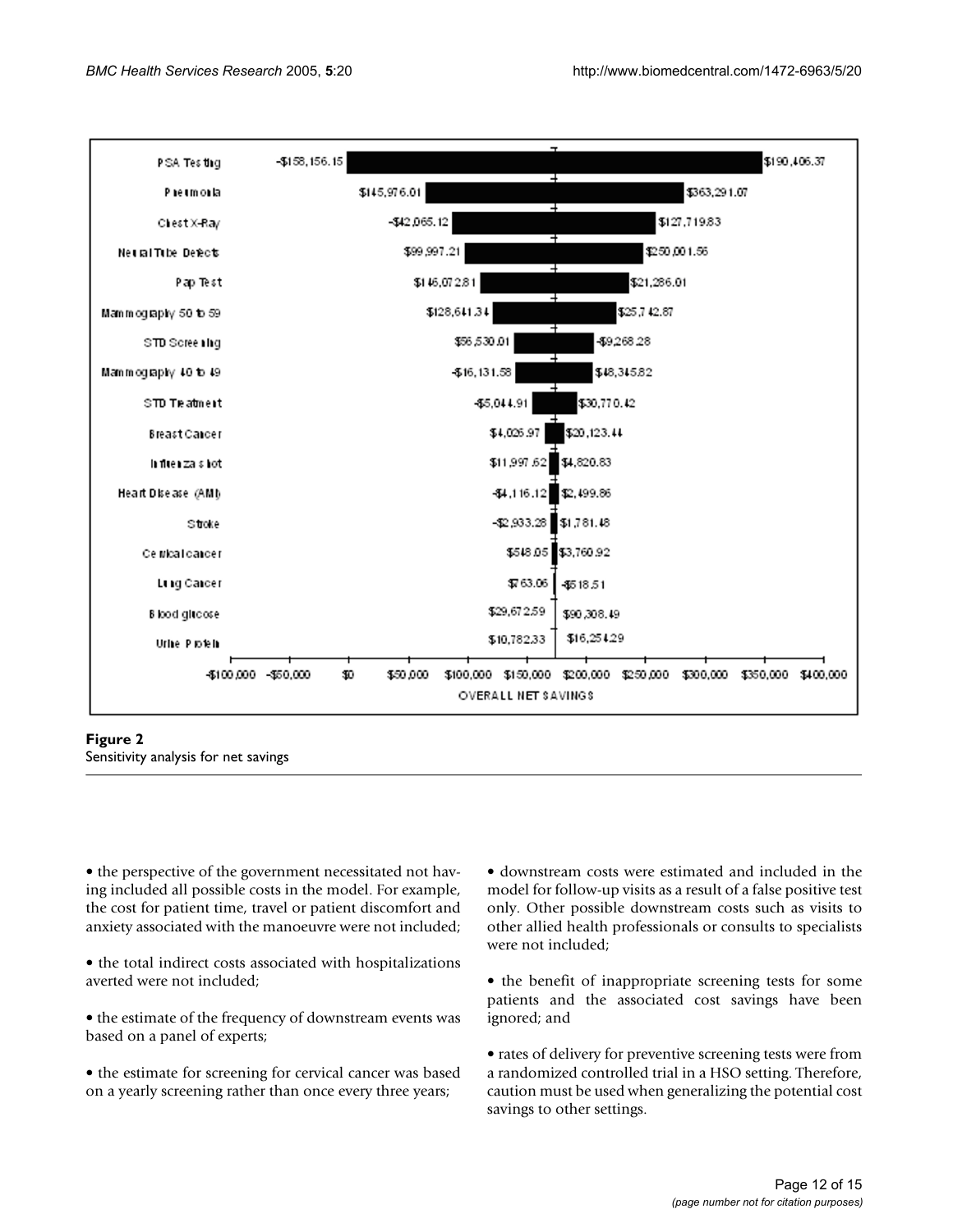Our cost estimates in this analysis are conservative since patient costs and other downstream costs were not included. Nonetheless, the analysis shows that all of the costs of the outreach facilitator intervention can be recouped as a result of having reduced inappropriate testing and increased appropriate testing for the manoeuvres under study. Similarly, McCowan et. al. were able to show that a facilitation intervention was able to improve primary care asthma management and that the cost savings to the health care system could completely offset the annual salary of one facilitator serving a large number of family physicians [28]. McCowan's study also included the costs associated with hospital admissions and secondary costs and involved the improvement in treatment of an acute illness and not prevention in primary care. Including the downstream costs associated with inappropriate tests averted for the outreach facilitator intervention has allowed for an additional 35% in estimated cost savings and the inclusion of costs averted associated with appropriate testing has completely offset the cost of outreach facilitation.

The successful outreach facilitator intervention described in this study was a very intensive intervention with each practice being visited an average of 33 times over 18 months. This compares to other successful trials such as Dietrich et. al. [23] where outreach facilitators visited only 3 times over a three-month period at an average of 120 minutes per visit and Hulscher et. al. [32] where facilitators visited practices an average of 25 times with an average duration of only 73 minutes. Both of these studies used outreach facilitation to improve preventive practice for a number of different maneuvres. Unfortunately, the cost of outreach facilitation was not included in these less intensive studies.

The cost of an outreach facilitator in our study per year was over \$4,497 per physician but resulted in an overall net savings to the government of \$3,289 per physician. In comparison, Cockburn et. al. tested an educational outreach facilitator intervention to improve physician smoking cessation counselling performance which cost \$A142 in 1992 per practitioner [27]. However, the facilitator only visited each physician twice at an average of 12 minutes per visit or \$A72 per visit and achieved very little in the way of improved outcomes. As a consequence, unsuccessful outreach facilitation was shown to be not costeffective compared to other alternatives. In our intervention the cost per visit was \$590 and nothing after having adjusted for cost savings associated with a successful intervention. Our intervention was targeted at changing the entire practice and not just physician behaviour for a number of preventive measures, and as a result more time was spent on-site and more visits were required. More research is necessary to determine the most appropriate intensity of intervention for a given level of outcome.

The Cochrane Effective Practice and Organization of Care Group has compiled evidence that supports outreach visits combined with additional interventions as effective in improving professional practice and health outcomes [13]. Our study has demonstrated the effectiveness of outreach facilitation in improving overall preventive care performance. This is the first cost-consequences analysis of an outreach facilitation intervention that we are aware of and we have shown that the savings attributable to the reduction in inappropriate testing and increases in appropriate testing can offset all of the intervention cost and in fact result in a net savings to the government of approximately two dollars for every rostered patient. Further, the sensitivity analysis has revealed that the likelihood of net savings to the government is substantial despite variation in the inputs. However, it has also revealed that the appropriate primary preventive manoeuvres such as vaccination of the elderly contribute more to net savings to the government than some secondary preventive manoeuvres such as Pap testing and mammography. The net savings associated with primary prevention help to cover the net costs to the government associated with secondary prevention. As well, in the case of PSA testing even greater cost savings may be possible by significantly reducing this and other inappropriate tests and the consequent downstream costs.

Filak et. al. [52] calculated the lifetime charges of office visits, procedures, laboratory tests, and patient purchases required to comply with the US Preventive Services Task Force screening recommendations. They determined that the lifetime charges in 1999 US Dollars for all required preventive services ranged from \$5,432.60 to \$7,529.60 for men and from \$15,307.10 to \$18,525.10 for women. If physicians could deliver all the necessary preventive care to their patients, the costs over a lifetime are very reasonable in comparison to all of the costs associated with treating a stage I (\$14,000) or stage IV (\$64,000) cancer of the breast in a woman over 50 [53] or a case of pneumonia (\$35,700) caused by influenza in a person 65 years old [54]. The outreach facilitator intervention was effective in improving the uptake of preventive manoeuvres shown to be very cost-effective with the added benefit of reducing preventive manoeuvres that are less cost-effective. If the estimated 9,850 family physicians in Ontario received the benefit of outreach facilitation, the estimated savings to the government equate to \$36.3 million (2003 dollars). However, this study involved HSO physicians who may not be representative of all family physicians and research has demonstrated that the intervention does not work in chaotic practices [59].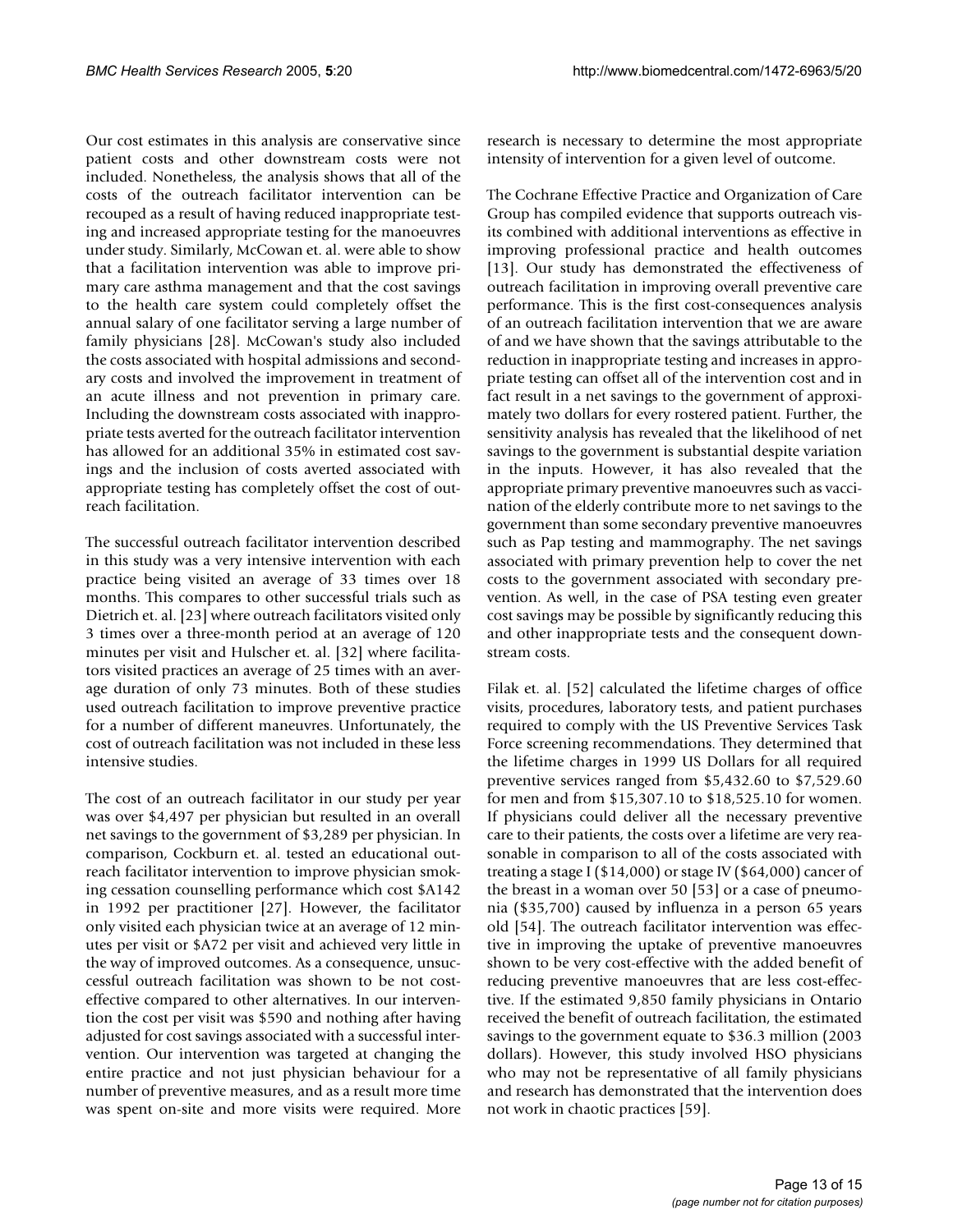# **Conclusion**

This paper has provided information on the cost of outreach facilitation and the potential for cost savings to the health system. The results can be considered an underestimate of the true potential cost savings given that not all the costs associated with inappropriate and appropriate preventive care were considered. Further, this was an efficacy trial and as a consequence there is potential for reducing the cost of the intervention through efficiency improvements such as increasing the number of practices per facilitator as well as savings in administration and training through economies of scale. In addition, additional savings to the health system may be possible through on-going outreach facilitation for chronic illness care.

There are no magic bullets to changing primary care practice patterns [9]. However, a facilitation approach that incorporates a number of intervention strategies tailored to the environment and needs of the practice holds promise. The literature has shown that outreach facilitation is one of the most effective means of improving the delivery of primary care preventive health services [13]. Further economic evaluations of outreach facilitation and other intervention alternatives are needed to assist in important public policy and administrative decision-making on getting preventive care guidelines into practice.

#### **Competing interests**

The research project was funded by a grant from the Ontario Ministry of Health. All of the authors were involved in the research project to evaluate the effectiveness of outreach facilitation in improving the delivery of preventive health care guidelines. WH and JL are practicing family physicians, professors with the University of Ottawa and were investigators on the project. NB is a PhD candidate at the University of Waterloo and was employed as the project co-ordinator for the evaluation.

# **Authors' contributions**

WH is the Principal Investigator for the Closing the Loop on Prevention project. WH and JL conceived the economic evaluation study, participated in the study design, preparation of first drafts and critical revisions of the manuscript and contributed to all other aspects of the study. NB contributed to the economic study design, acquired the economic data, performed the economic analysis and interpretation, prepared, and revised the manuscript.

# **Additional material**

# **Additional File 1**

*Mathematical Summary* Click here for file [\[http://www.biomedcentral.com/content/supplementary/1472-](http://www.biomedcentral.com/content/supplementary/1472-6963-5-20-S1.doc) 6963-5-20-S1.doc]

#### **References**

- Hutchison B, Woodward C, Norman G, Abelson J, Brown J: [Provi](http://www.ncbi.nlm.nih.gov/entrez/query.fcgi?cmd=Retrieve&db=PubMed&dopt=Abstract&list_uids=9469139)**[sion of preventive care to unannounced standardized](http://www.ncbi.nlm.nih.gov/entrez/query.fcgi?cmd=Retrieve&db=PubMed&dopt=Abstract&list_uids=9469139) [patients.](http://www.ncbi.nlm.nih.gov/entrez/query.fcgi?cmd=Retrieve&db=PubMed&dopt=Abstract&list_uids=9469139)** *CMAJ* 1998, **158(2):**185-193.
- 2. Spitzer WO: **[The Canadian Task Force on the Periodic Health](http://www.ncbi.nlm.nih.gov/entrez/query.fcgi?cmd=Retrieve&db=PubMed&dopt=Abstract&list_uids=115569) [Examination.](http://www.ncbi.nlm.nih.gov/entrez/query.fcgi?cmd=Retrieve&db=PubMed&dopt=Abstract&list_uids=115569)** *Can Med Assoc J* 1979, **121:**1193-1254.
- 3. Canadian Task Force on the Periodic Health Examination: *The Canadian guide to clinical preventive health care* Ottawa: Health Canada; 1994.
- 4. Tamblyn R, Battista RN: **Changing clinical practice: What interventions work?** *J Cont Edu Hlth Prof* 1993, **13:**273-288.
- 5. Davis DA, Thompson MA, Oxman AD, Haynes RB: **[Changing phy](http://www.ncbi.nlm.nih.gov/entrez/query.fcgi?cmd=Retrieve&db=PubMed&dopt=Abstract&list_uids=7650822)[sician performance. A systematic review of the effect of con](http://www.ncbi.nlm.nih.gov/entrez/query.fcgi?cmd=Retrieve&db=PubMed&dopt=Abstract&list_uids=7650822)[tinuing medical education strategies.](http://www.ncbi.nlm.nih.gov/entrez/query.fcgi?cmd=Retrieve&db=PubMed&dopt=Abstract&list_uids=7650822)** *JAMA* 1995, **274:**700-705.
- 6. Bero LA, Grilli R, Grimshaw JM, Harvey E, Oxman AD, Thomson MA: **[Closing the gap between research and practice: an overview](http://www.ncbi.nlm.nih.gov/entrez/query.fcgi?cmd=Retrieve&db=PubMed&dopt=Abstract&list_uids=9703533) of systematic reviews of interventions to promote the implementation of research findings. The Cochrane Effective [Practice and Organization of Care Review Group.](http://www.ncbi.nlm.nih.gov/entrez/query.fcgi?cmd=Retrieve&db=PubMed&dopt=Abstract&list_uids=9703533)** *BMJ* 1998, **317:**465-480.
- 7. The University of York: **Effective Health Care: Getting evidence into practice.** *NHS Centre for Reviews and Dissemination* 1999, **5(1):**1-16.
- 8. Lomas J, Haynes RB: **A taxonomy and critical review of tested strategies for the application of clinical practice recommendations: from official to individual clinical policy.** *Am J Prev Med* 1988, **4(Suppl 4):**77-94.
- 9. Oxman AD, Thomson MA, Davis DA, Haynes B: **[No Magic Bullets:](http://www.ncbi.nlm.nih.gov/entrez/query.fcgi?cmd=Retrieve&db=PubMed&dopt=Abstract&list_uids=7585368) [A Systematic Review of 102 Trials of Interventions to](http://www.ncbi.nlm.nih.gov/entrez/query.fcgi?cmd=Retrieve&db=PubMed&dopt=Abstract&list_uids=7585368) [Improve Professional Practice.](http://www.ncbi.nlm.nih.gov/entrez/query.fcgi?cmd=Retrieve&db=PubMed&dopt=Abstract&list_uids=7585368)** *CMAJ* 1995, **153(10):**1423-1452.
- 10. Wensing M, Grol R: **[Single and combined strategies for imple](http://www.ncbi.nlm.nih.gov/entrez/query.fcgi?cmd=Retrieve&db=PubMed&dopt=Abstract&list_uids=7953212)[menting changes in primary care: A literature review.](http://www.ncbi.nlm.nih.gov/entrez/query.fcgi?cmd=Retrieve&db=PubMed&dopt=Abstract&list_uids=7953212)** *Int J Qual Health Care* 1994, **6(2):**115-132.
- 11. Wensing M, van der Weijden T, Grol R: **[Implementing guidelines](http://www.ncbi.nlm.nih.gov/entrez/query.fcgi?cmd=Retrieve&db=PubMed&dopt=Abstract&list_uids=9624774) [and innovations in general practice: which interventions are](http://www.ncbi.nlm.nih.gov/entrez/query.fcgi?cmd=Retrieve&db=PubMed&dopt=Abstract&list_uids=9624774) [effective?](http://www.ncbi.nlm.nih.gov/entrez/query.fcgi?cmd=Retrieve&db=PubMed&dopt=Abstract&list_uids=9624774)** *Br J Gen Pract* 1998, **48:**991-997.
- 12. Hulscher MEL, Wensing M, Grol R, Weijden T, van Weel C: **[Inter](http://www.ncbi.nlm.nih.gov/entrez/query.fcgi?cmd=Retrieve&db=PubMed&dopt=Abstract&list_uids=10224987)[ventions to improve the delivery of preventive services in](http://www.ncbi.nlm.nih.gov/entrez/query.fcgi?cmd=Retrieve&db=PubMed&dopt=Abstract&list_uids=10224987) [primary care.](http://www.ncbi.nlm.nih.gov/entrez/query.fcgi?cmd=Retrieve&db=PubMed&dopt=Abstract&list_uids=10224987)** *Am J Public Health* 1999, **89(5):**737-746.
- 13. Thomson MA, Oxman AD, Davis DA, Haynes RB, Freemantle N, Harvey E: **Educational outreach visits: effects on professional practice and health care outcomes (Cochrane Review).** In *The Cochrane Database of Systematic Reviews Volume 2*. Oxford: The Cochrane Library; 1999.
- 14. Sanci LA, Coffey CM, Veit FC, Carr-Gregg M, Patton GC, Day N, Bowes G: **[Evaluation of the effectiveness of an educational](http://www.ncbi.nlm.nih.gov/entrez/query.fcgi?cmd=Retrieve&db=PubMed&dopt=Abstract&list_uids=10642233) [intervention for general practitioners in adolescent health](http://www.ncbi.nlm.nih.gov/entrez/query.fcgi?cmd=Retrieve&db=PubMed&dopt=Abstract&list_uids=10642233) [care: randomised controlled trial.](http://www.ncbi.nlm.nih.gov/entrez/query.fcgi?cmd=Retrieve&db=PubMed&dopt=Abstract&list_uids=10642233)** *BMJ* 2000, **320:**224-230.
- 15. Cohen SJ, Halvorson HW, Gosselink CA: **[Changing physician](http://www.ncbi.nlm.nih.gov/entrez/query.fcgi?cmd=Retrieve&db=PubMed&dopt=Abstract&list_uids=8078848) [behavior to improve disease prevention.](http://www.ncbi.nlm.nih.gov/entrez/query.fcgi?cmd=Retrieve&db=PubMed&dopt=Abstract&list_uids=8078848)** *Prev Med* 1994, **23:**284-291.
- 16. Main DS, Cohen SJ, DiClemente CC: **[Measuring physician readi](http://www.ncbi.nlm.nih.gov/entrez/query.fcgi?cmd=Retrieve&db=PubMed&dopt=Abstract&list_uids=7748587)[ness to change cancer screening: preliminary results.](http://www.ncbi.nlm.nih.gov/entrez/query.fcgi?cmd=Retrieve&db=PubMed&dopt=Abstract&list_uids=7748587)** *Am J Prev Med* 1995, **11:**54-58.
- 17. Hulscher MEJL, Van Drenth BB, Mokkink HGA, Van de Lisdonk EH, Van der Wouden JC, van Weel C, Grol RPTM: **Tailored outreach visits as a method for implementing guidelines and improving preventive care.** *Int J Quality Hlth Care* 1998, **10(2):**105-112.
- 18. Stange KC, Goodwin MA, Zyzanski SJ, Dietrich AJ: **[Sustainability of](http://www.ncbi.nlm.nih.gov/entrez/query.fcgi?cmd=Retrieve&db=PubMed&dopt=Abstract&list_uids=14580630) [a practice-individualized preventive service delivery](http://www.ncbi.nlm.nih.gov/entrez/query.fcgi?cmd=Retrieve&db=PubMed&dopt=Abstract&list_uids=14580630) [intervention.](http://www.ncbi.nlm.nih.gov/entrez/query.fcgi?cmd=Retrieve&db=PubMed&dopt=Abstract&list_uids=14580630)** *Am J Prev Med* 2003, **25(4):**296-300.